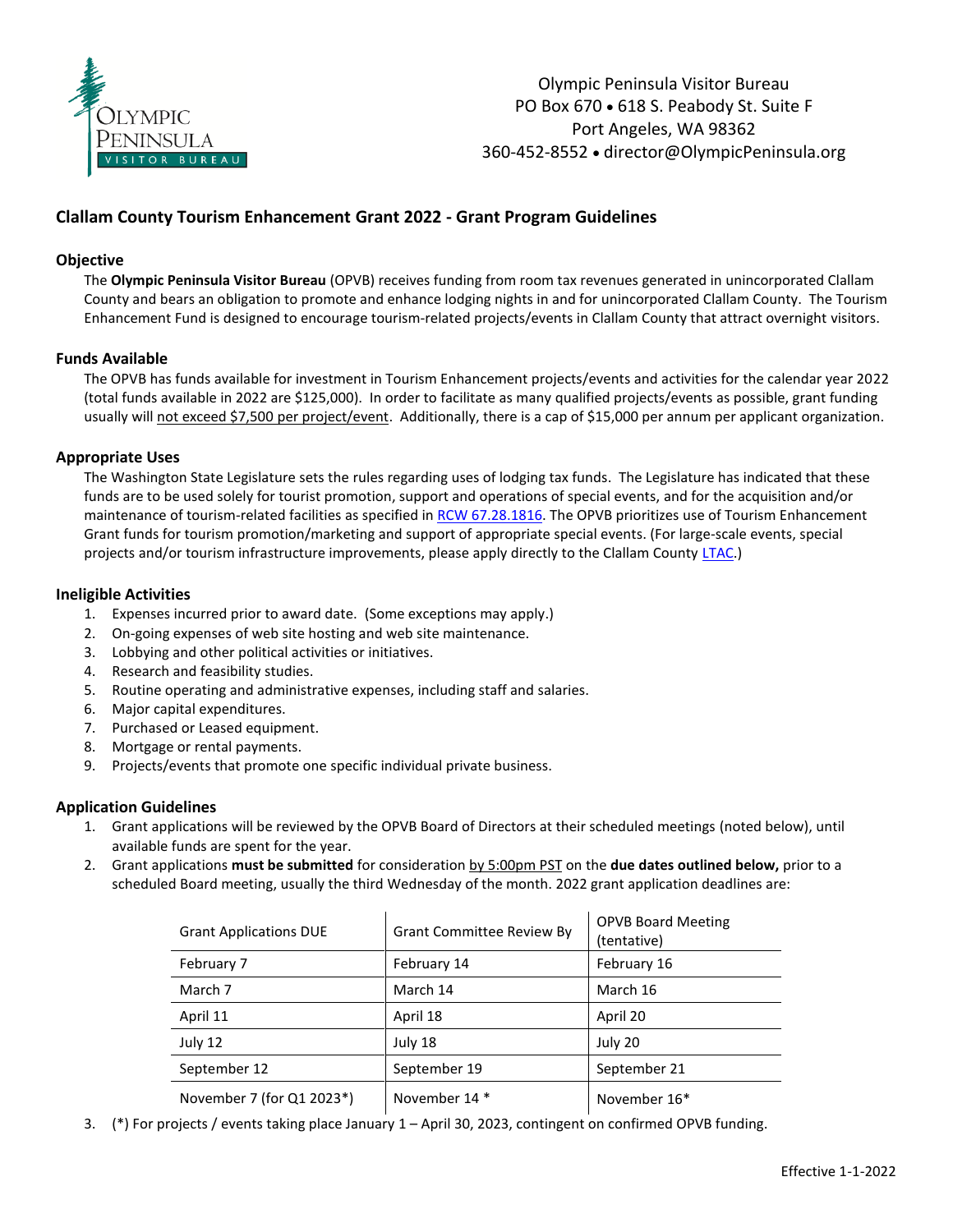- 4. The Project Director will be notified if his/her attendance is required at a Grant Committee meeting where the application will be reviewed.
- 5. Applicants should be aware that the full amount requested might not be funded.
- 6. Applications must include a list of other organizations from which grant funds are being requested, including date, amount, and contact information.
- 7. To comply with reporting requirements of ESHB 1253 (Washington Law, 2013), applications must include proposed metrics for how attendance will be measured.
- 8. To be considered eligible for this grant, applicants must provide details of how their project/event will meet State and local COVID-19 health and safety protocols.
- 9. The November grant reviews will consider grant requests for events in January April 2023. Final funding will be contingent on OPVB's approved 2023 budget.

# **Evaluation Criteria**

The OPVB Board of Directors will select grant recipients by considering, among other points, the following criteria:

- 1. Completed application.
- 2. Appropriate use of funds
- 3. Goal to attract overnight visitors to Clallam County, especially unincorporated Clallam County.
- 4. Promotion of lodging as part of the project/event.
- 5. Projects/events marketed off the north Olympic Peninsula and to local communities will be considered. PRIORITY may be given to those attracting overnight visitors with marketing **OFF** the Olympic Peninsula.
- 6. Explanation about the metrics to be used for measuring the economic impacts for tourism as outlined in ESHB 1253 (Washington Law, 2013).
- 7. Projects/events of any type of media promotion will be considered. PRIORITY may be given to those using print material, ads, digital and social media, and website promotion.
- 8. Projects/events occurring anytime of the year will be considered. PRIORITY may be given to those occurring September 1 through June 1. (Outside of peak season)
- 9. Projects/events must take place in Clallam County. PRIORITY may be given to those taking place in unincorporated Clallam County.
- 10. Projects/events of any length of time will be considered. PRIORITY may be given to those lasting two or more days.
- 11. Prior funding requests of OPVB Tourism Enhancement Grants.
- 12. Projects/events funded in 2022 must conclude by March 15, 2023, unless otherwise approved by OPVB in writing.

## **Selection Process**

- Applications will be screened for eligibility by the OPVB staff. Incomplete applications will be referred to the project/event director for further work, before being reviewed by the OPVB Grants Committee.
- All eligible grant applications will be reviewed by the OPVB Grants Committee for recommendation to the OPVB Board of Directors.
- Final selection of projects/events to receive funding will be made by the OPVB Board of Directors.
- Board decisions on funding will be made at OPVB Board of Directors meetings as long as funds are available.

## **Reimbursement Conditions and Process**

- 1. All changes to an approved grant itemized list of expenditures must be submitted to the OPVB Executive Director for preapproval to be eligible for disbursement of funds. Changes within the Grant Program Guidelines can be approved by the Executive Director. Changes outside the Grant Program Guidelines must be approved by the Board of Directors.
- 2. No more than 25% of the awarded amount of an advertising budget can be used for advertising in Clallam and Jefferson counties. Advertising is meant to be focused "off the Olympic Peninsula."
- *3.* All print materials and/or print ads funded, in part or fully, by a Tourism Enhancement Grant **must contain** the cameraready Olympic Peninsula Visitor Bureau logo AND OlympicPeninsula.org URL to be eligible for disbursement of funds. Logos are available to download by registering for an account with our Barberstock photo library, which can be found at https://www.barberstock.com/olympicpeninsula.
- 4. All web sites funded, in part or fully, by a Tourism Enhancement Grant **must contain** the web-ready **Olympic Peninsula Visitor Bureau logo** and link to the OlympicPeninsula.org URL, displayed either on a lodging page or in a prominent location on the website, to be eligible for disbursement of funds.